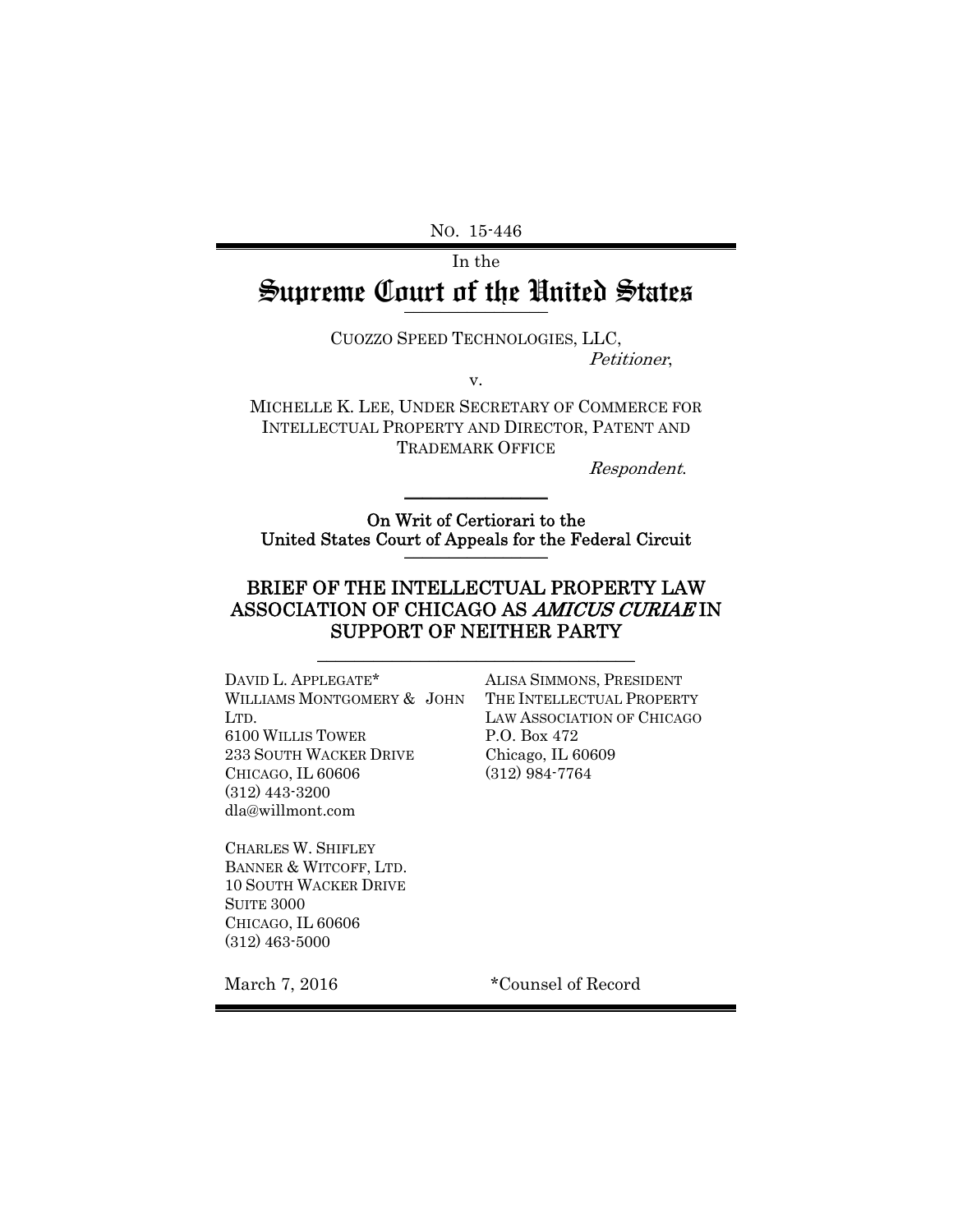# TABLE OF CONTENTS

|     | Page                                                                                                                                                            |
|-----|-----------------------------------------------------------------------------------------------------------------------------------------------------------------|
| T.  | INTEREST OF AMICUS CURIAE 1                                                                                                                                     |
| II. |                                                                                                                                                                 |
| HI. |                                                                                                                                                                 |
|     | A. The AIA's Inter Partes review process is<br>intended to promote economic efficiency,                                                                         |
|     | 1. The AIA's inter partes review marks a                                                                                                                        |
|     | 2. The Federal Circuit agrees that the AIA's inter                                                                                                              |
|     | B. The IPR amendment process is illusory and bears<br>no resemblance to the freedom to amend during                                                             |
|     | C. The AIA's goal of economic efficiency requires a<br>clear, single standard of PTAB judicial review.  12                                                      |
|     | D. This Court should require the PTAB to employ the<br>same claim construction standard as this Court and<br>the Federal Circuit – "plain and ordinary meaning" |
|     |                                                                                                                                                                 |
|     | 2. Applying differing standards in differenet                                                                                                                   |
|     | 3. Nothing in the AIA requires a different                                                                                                                      |
| IV. |                                                                                                                                                                 |

i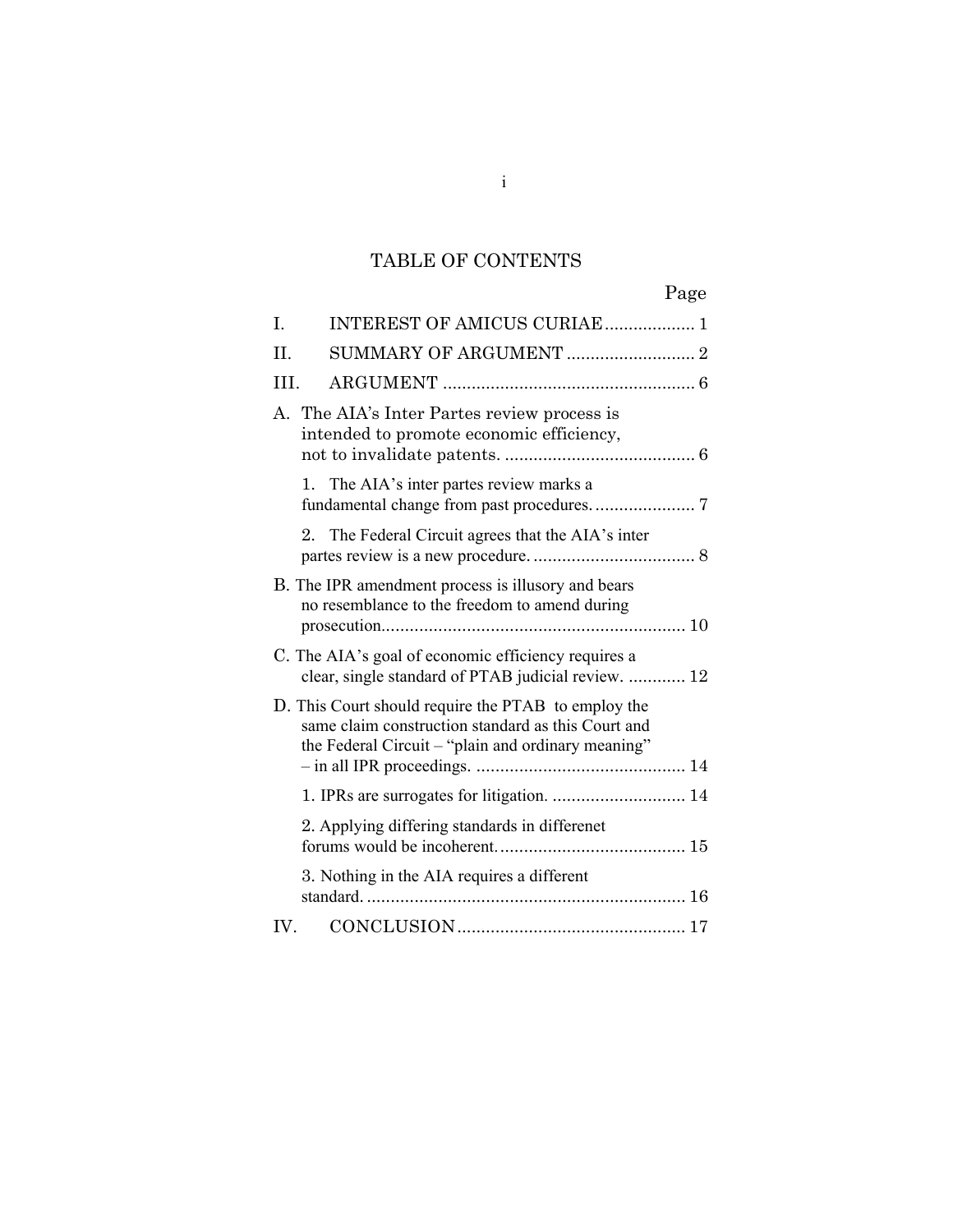# TABLE OF AUTHORITIES

Page

# Cases:

| Belden Inc. v. Berk-Tek LLC, Nos. 2014-1574, -                                                   |
|--------------------------------------------------------------------------------------------------|
| Cmty. For Creative Non-Violence v. Reid, 490                                                     |
| Ethicon Endo-surgery, Inc. v. Covidien, LP, No.<br>2014-1771, 2016 WL 145576 (Fed. Cir. Jan. 13, |
| Idle Free Systems, Inc. v. Bergstrom, Inc., Case<br>IPR2012-00027 (JL), 2013 WL 5947697 (June    |
| In re Buszard, 504 F.3d 1364 (Fed. Cir. 2007) 13                                                 |
| In re Cuozzo Speed Technologies, LLC, 793 F.3d                                                   |
| In Re Prater, 415 F.2d 1393 (Ct. Cust. App. 1969)                                                |
| In re Rambus, Inc., 753 F.3d 1253 (Fed. Cir.                                                     |
| In re Zletz, 893 F.2d 319 (Fed. Cir. 1989) 13                                                    |
| Markman v. Westview Instruments, Inc., 517                                                       |
| Markman v. Westview Instruments, Inc., 52 F.3d                                                   |
| Nautilus, Inc. v. Biosig Instruments, Inc., 572 U.                                               |
| Phillips v. AWH Corp., 415 F.3d 1303 (Fed. Cir.                                                  |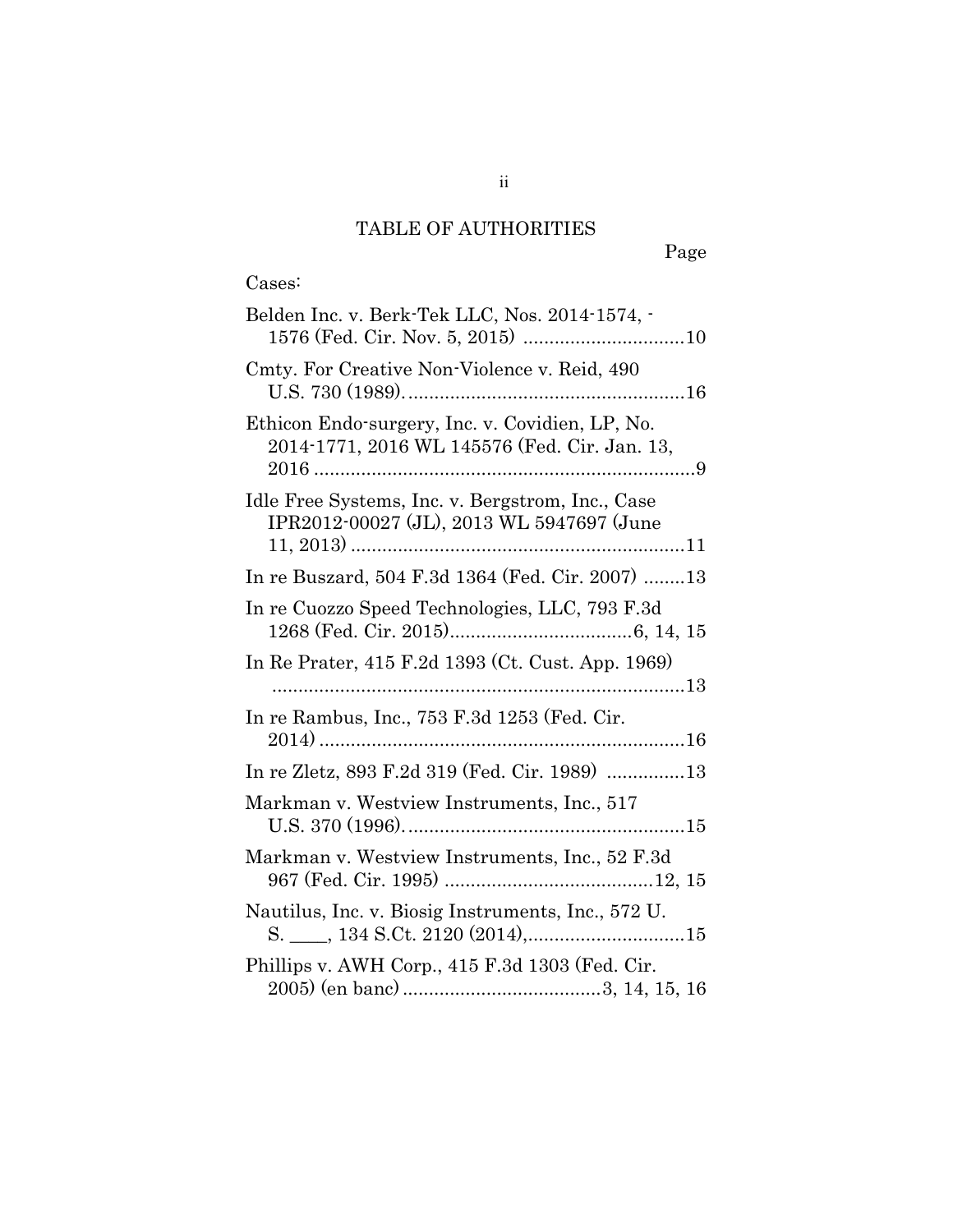| Teva Pharm. USA, Inc. v. Sandoz, Inc., 135 S. Ct. |
|---------------------------------------------------|
| Constitutional provisions:                        |
|                                                   |
| Statutes and regulations:                         |
| America Invents Act, Pub. L. No. 112-29, 125      |
| Patent Act, 35 U.S.C. 1 et seq.                   |
|                                                   |
|                                                   |
|                                                   |
|                                                   |
|                                                   |
|                                                   |
|                                                   |
|                                                   |
| 37 C.F.R.:                                        |
|                                                   |
|                                                   |
|                                                   |
|                                                   |
| Miscellaneous:                                    |
| 157 Cong. Rec. S7413 (Nov. 14, 2011) (Statement   |

| $\overline{101}$ Cong. Nec. $\overline{01410}$ (NOV. 14, 2011) (Statement |  |  |
|---------------------------------------------------------------------------|--|--|
|                                                                           |  |  |

 $\overline{\text{iii}}$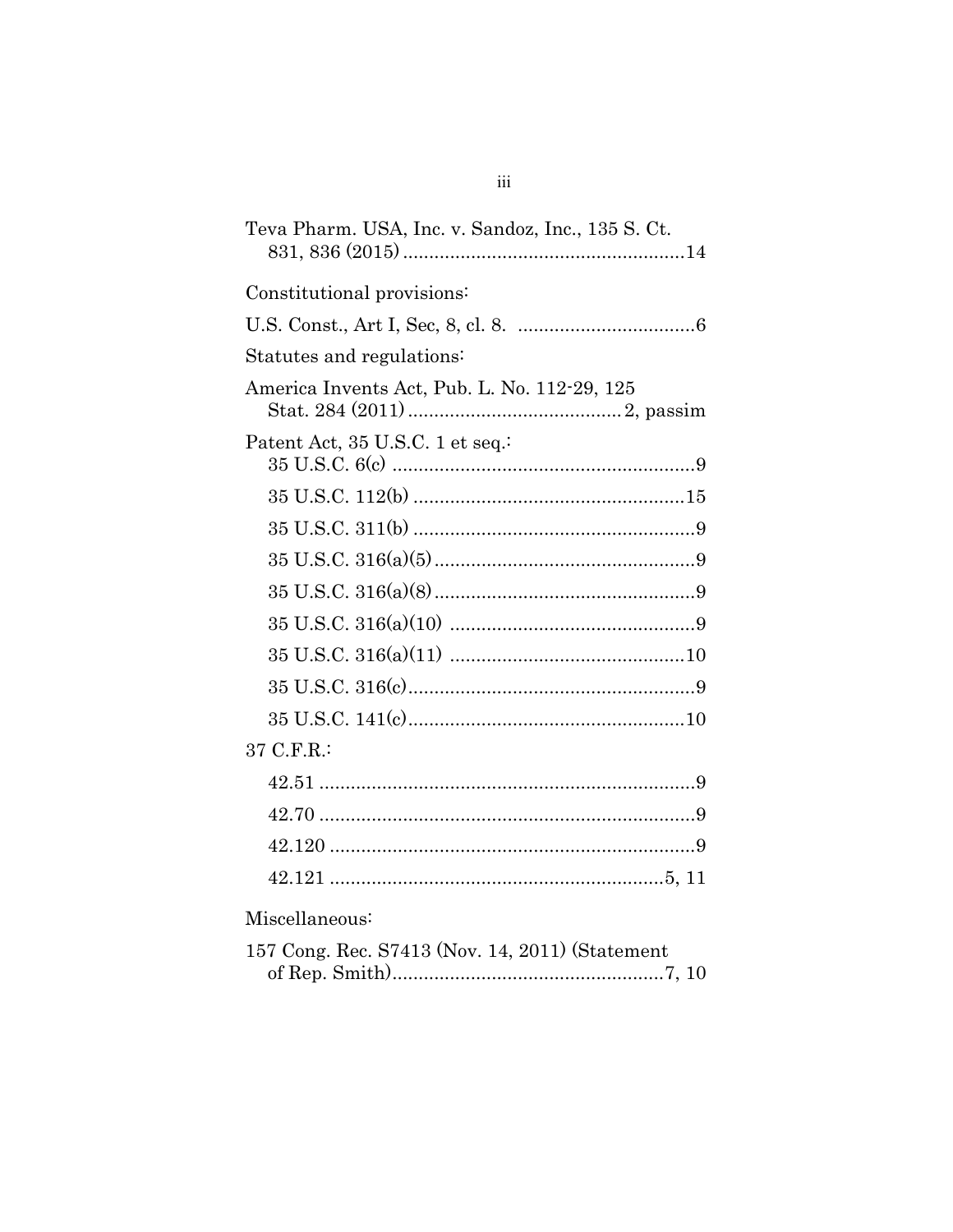| Cert. Pet., Cuozzo Speed Technologies, LLC, v.<br>Michelle K. Lee, No. 15-446 (Oct. 6, 2015)7                                                                                                             |
|-----------------------------------------------------------------------------------------------------------------------------------------------------------------------------------------------------------|
|                                                                                                                                                                                                           |
| Gregory Dolin, Dubious Patent Reform, 56 B.C.                                                                                                                                                             |
| Paul R. Michel, Why Rush Patent Reform?, 7                                                                                                                                                                |
| "PTAB Allows Motion to Amend in IPR<br>Challenging Neste Oil Patent," MANAGING<br>INTELLECTUAL PROPERTY, June 15, 2015,<br>http://www.finnegan.com/news/newsdetail.asp<br>x?news=d0d18aee-10e8-4511-bfa5- |
| Sarnoff & Manzo, An Introduction to, Premises<br>of, and Problems With Patent Claim<br>Construction, in PATENT CLAIM CONSTRUCTION<br>IN THE FEDERAL CIRCUIT 9 (E. Manzo ed.                               |
| U.S. Patent and Trademark Office, Manual of<br>Patent Examining Procedure (9th ed., Mar.                                                                                                                  |
| U.S. Patent and Trademark Office, Patent Trial<br>and Appeal Board Statistics 1/31/2016,<br>http://www.uspto.gov/sites/default/files/docum<br>ents/2016-01-31%20PTAB.pdf 10-11                            |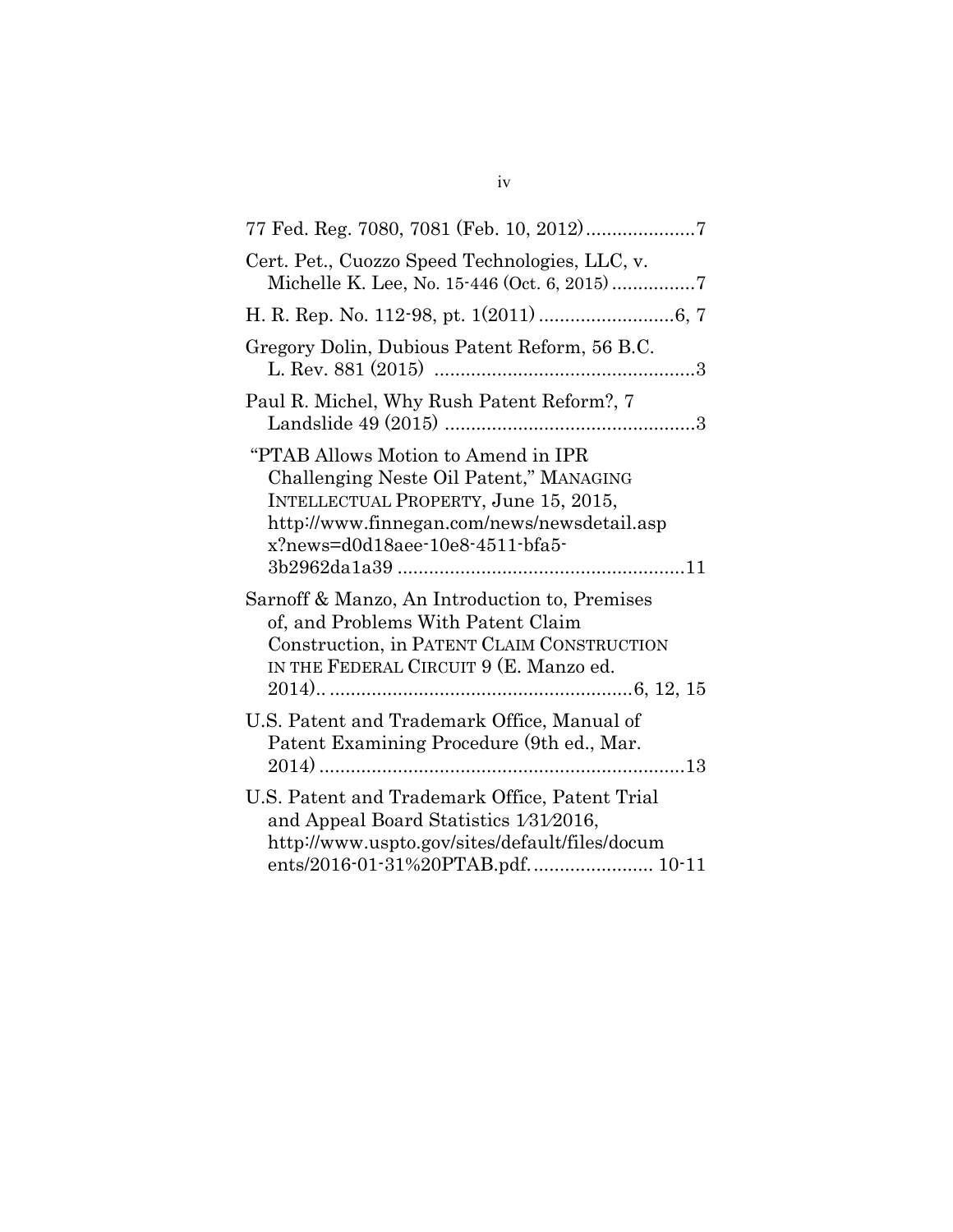#### I. INTEREST OF AMICUS CURIAE

The Intellectual Property Law Association of Chicago ("IPLAC") submits this brief as amicus curiae in support of neither party on the first question presented in the case.<sup>1,2,3</sup> Founded in 1884, the Intellectual Property Law Association of Chicago is a voluntary bar association of over 1,000 members who practice in the areas of patents, trademarks, copyrights, trade secrets and the legal issues they present. Located in Chicago, a principal forum for U.S. patent litigation, IPLAC is the country's oldest bar association devoted exclusively to intellectual property matters. Its members include attorneys in private and corporate practices before federal bars throughout the United States, as well as

 $\overline{a}$ 

<sup>1</sup> Pursuant to Supreme Court Rule 37.6, no counsel for a party authored this brief in whole or in any part or made a monetary contribution intended to fund preparation or submission of the brief, and no person other than the *amicus* curiae, its members, or its counsel, made such a monetary contribution.

 $2$  In addition to the required statement of footnote 1, IPLAC adds that after reasonable investigation, IPLAC believes that (a) no member of its Board or Amicus Committee who voted to prepare this brief, or any attorney in the law firm or corporation of such a member, represents a party to this litigation in this matter, (b) no representative of any party to this litigation participated in the authorship of this brief, and (c) no one other than IPLAC, or its members who authored this brief and their law firms or employers, made a monetary contribution to the preparation or submission of this brief.

<sup>3</sup> Pursuant to Supreme Court Rule 37.2, counsel of record consented to this brief.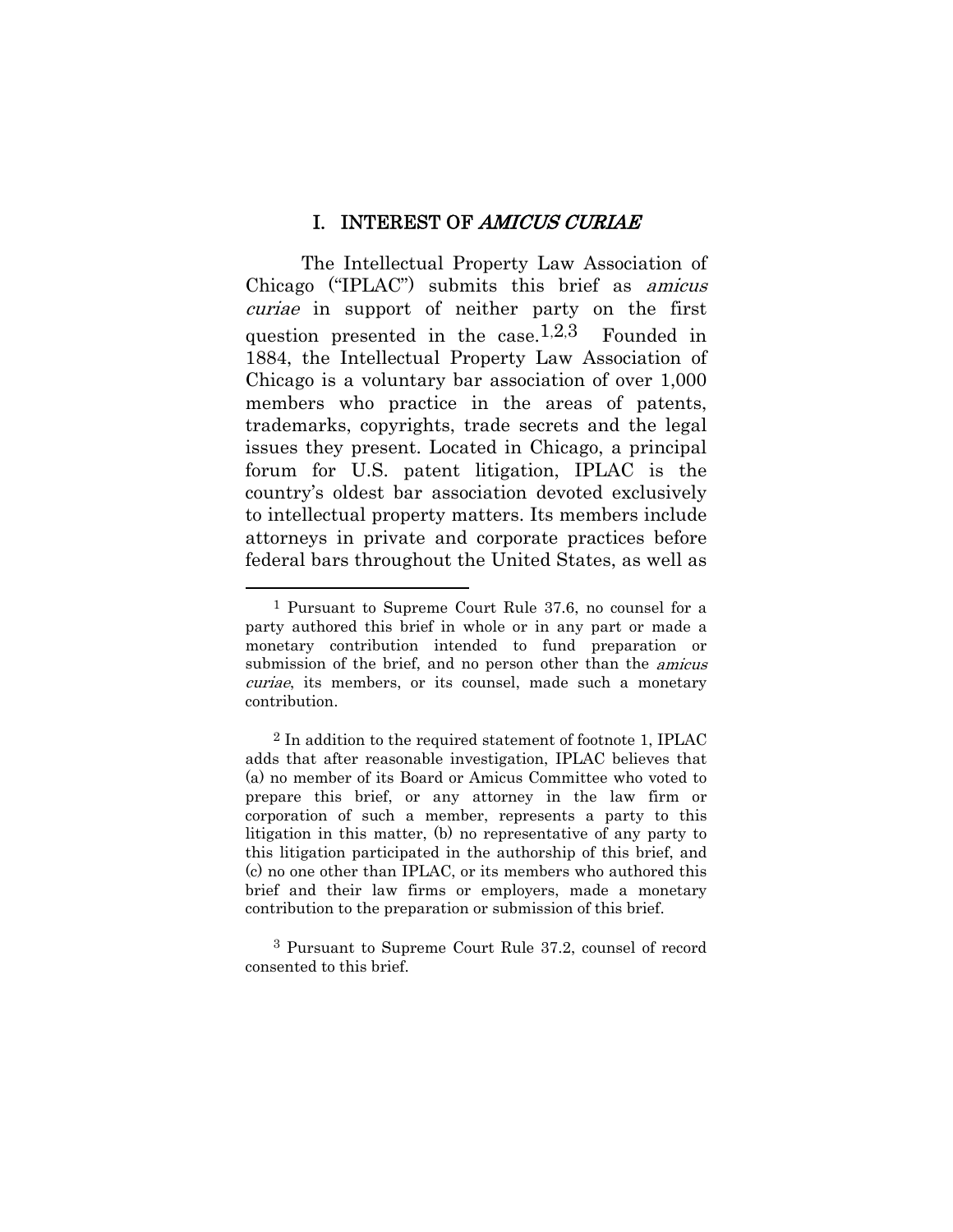the U.S. Patent and Trademark Office and the U.S. Copyright Office. IPLAC represents both patent holders and other innovators in roughly equal measure. In litigation, IPLAC's members are split roughly equally between plaintiffs and defendants. As part of its central objectives, IPLAC is dedicated to aiding in the development of intellectual property law, especially in the federal courts.<sup>4</sup>

#### II. SUMMARY OF ARGUMENT

IPLAC supports neither party, but supports that the same standard applies to claim construction regardless of forum. The 2011 Leahy-Smith America Invents Act ("AIA"), Pub. L. No. 112-29, 125 Stat. 284, was designed in large measure to improve the climate for investment and industrial activity. Its thrust is twofold: improving the quality of patents in the system and reducing unnecessary litigation costs. It attempts the former by removing invalid patents from enforceability. It attempts the latter by shifting patent validity disputes from the courts to the USPTO, the governmental agency charged with granting or denying patents.

The AIA therefore established a new post-grant adjudicatory process for challenging patent validity under Sections 102 and 103 of the Patent Act. 235 U.S.C. §§ 102, 103. To administer the process, the AIA created a new body called the Patent Trial and Appeal Board, PTAB, or IPR Board, staffed with

 $\overline{a}$ 

<sup>4</sup> Although over 30 federal judges are honorary members of IPLAC, none of them was consulted or participated in any way regarding this brief.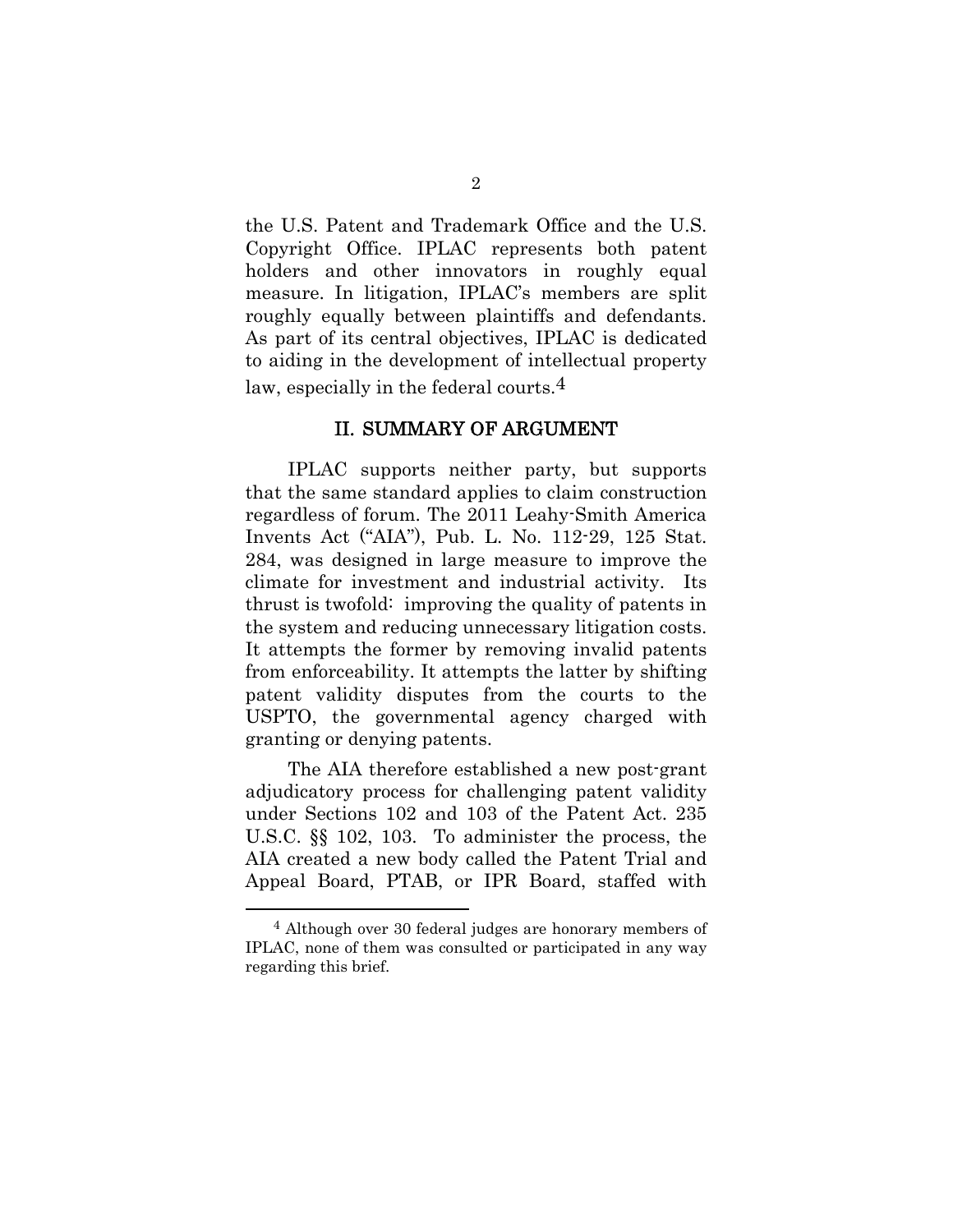administrative law judges. Located within the existing Patent and Trademark Office, the PTAB employs an adjudicative proceeding known as *inter* partes reviews, or IPR. IPR is intended as a less expensive surrogate for litigation. IPR has no relationship to the previous practice of patent reexamination within the USPTO.

As Petitioner documented in support of its request for certiorari, IPRs to date have resulted in an unexpectedly high rate of cancellation of patent claims. Pet. Br. in Support of Granting Certiorari (I). One reason is presumably that the PTAB applies a different and broader standard of claim construction than the federal courts. See Paul R. Michel, Why Rush Patent Reform? 7 LANDSLIDE 49, 51 (2015); Gregory Dolin, Dubious Patent Reform, 56 B.C. L. Rev. 881, 916 (2015). By construing claims more broadly than the courts, the PTAB necessarily considers a larger universe of prior art. That broader standard also heightens the impact of a given piece of art: because the claims are construed more broadly, they encompass more prior art. This concomitantly increases the likelihood of finding a patent either anticipated under Section 102 or obvious under Section 103.

The PTAB's claim construction standard for inter partes review is decidedly inconsistent with the standard used by federal courts. When construing claims in accordance with applicable law, federal courts must construe claims according to their plain and ordinary meaning. Phillips v. AWH Corp., 415 F.3d 1303, 1312 (Fed. Cir. 2005) (en banc). An IPR Board, however, applies the "broadest reasonable construction" consistent with the specification.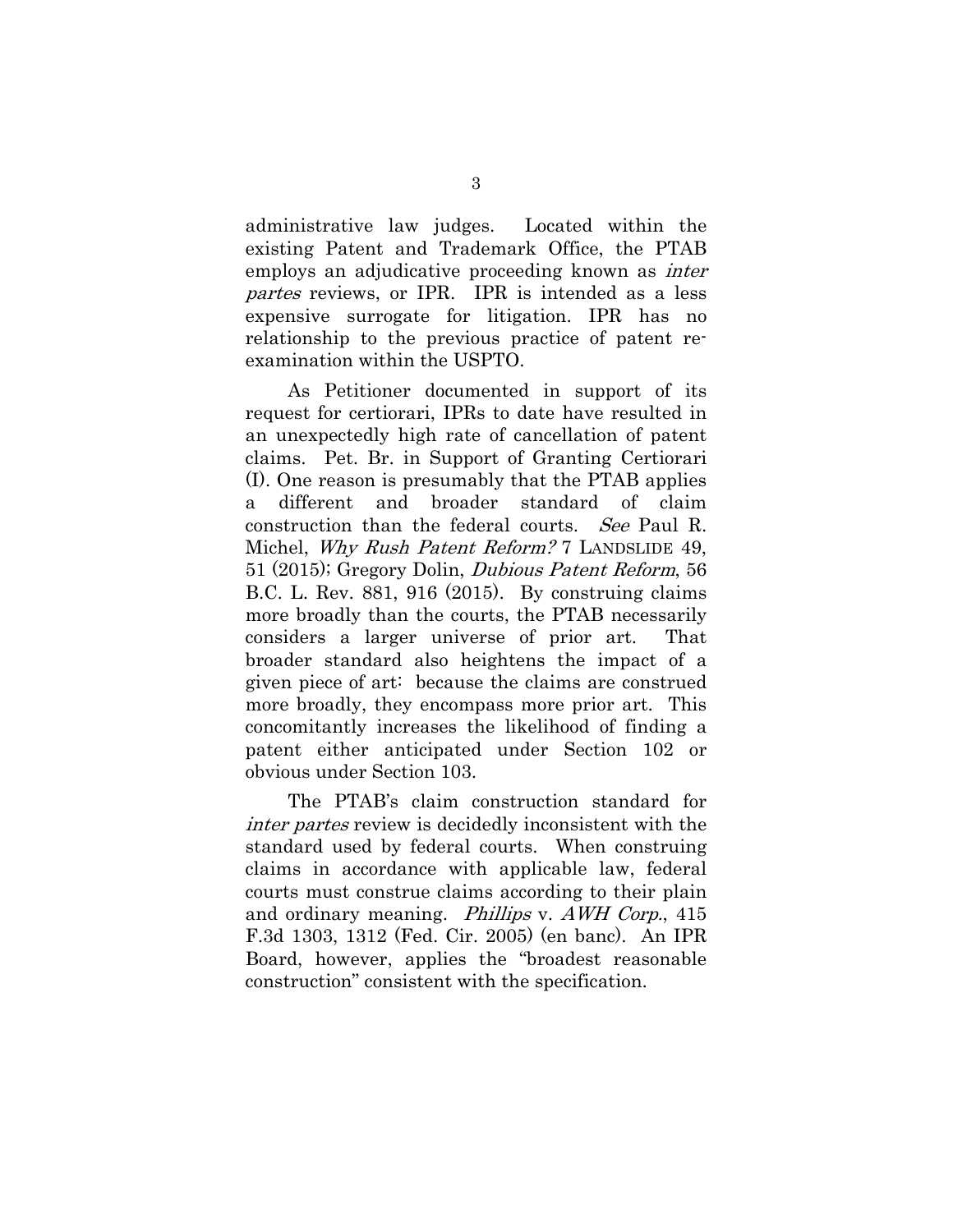Promoting the progress of the useful arts requires not only awarding valid patents but also ensuring a non-arbitrary system for challenging or upholding them. A non-arbitrary system requires that the standards for challenging or upholding validity be the same regardless of the chosen forum. To achieve its constitutional purpose, the patent system must also strike an appropriate balance between rights holders and other innovators. It cannot, and should not, attempt to tilt the playing field based on popular perceptions or political winds. IPLAC therefore supports the position that the proper standard for claim construction in assessing validity of an issued patent does not depend on whether the forum is a district court or the PTAB.

Nothing in the AIA, moreover, requires that IPR Boards employ a "broadest reasonable" claim construction. To the contrary, such construction is an anachronistic holdover from the USPTO's examination and re-examination processes. In those proceedings, the USPTO examines prior art and raises potential arguments against patentability using the "broadest reasonable interpretation" of the claims consistent with the patent's specification. The applicant then has the opportunity to amend its claims as a matter of right in view of the prior art to point out more particularly the invention claimed.

In this give-and-take examination process, a "broadest reasonable interpretation" makes perfect sense. In the context of the AIA's inter partes reviews it does not. See In re Yamamoto, 740 F.2d 1569, 1572 (Fed. Cir. 1984) ("An applicant's ability to amend his claims to avoid cited prior art distinguishes proceedings before the PTO from proceedings in federal district courts on issued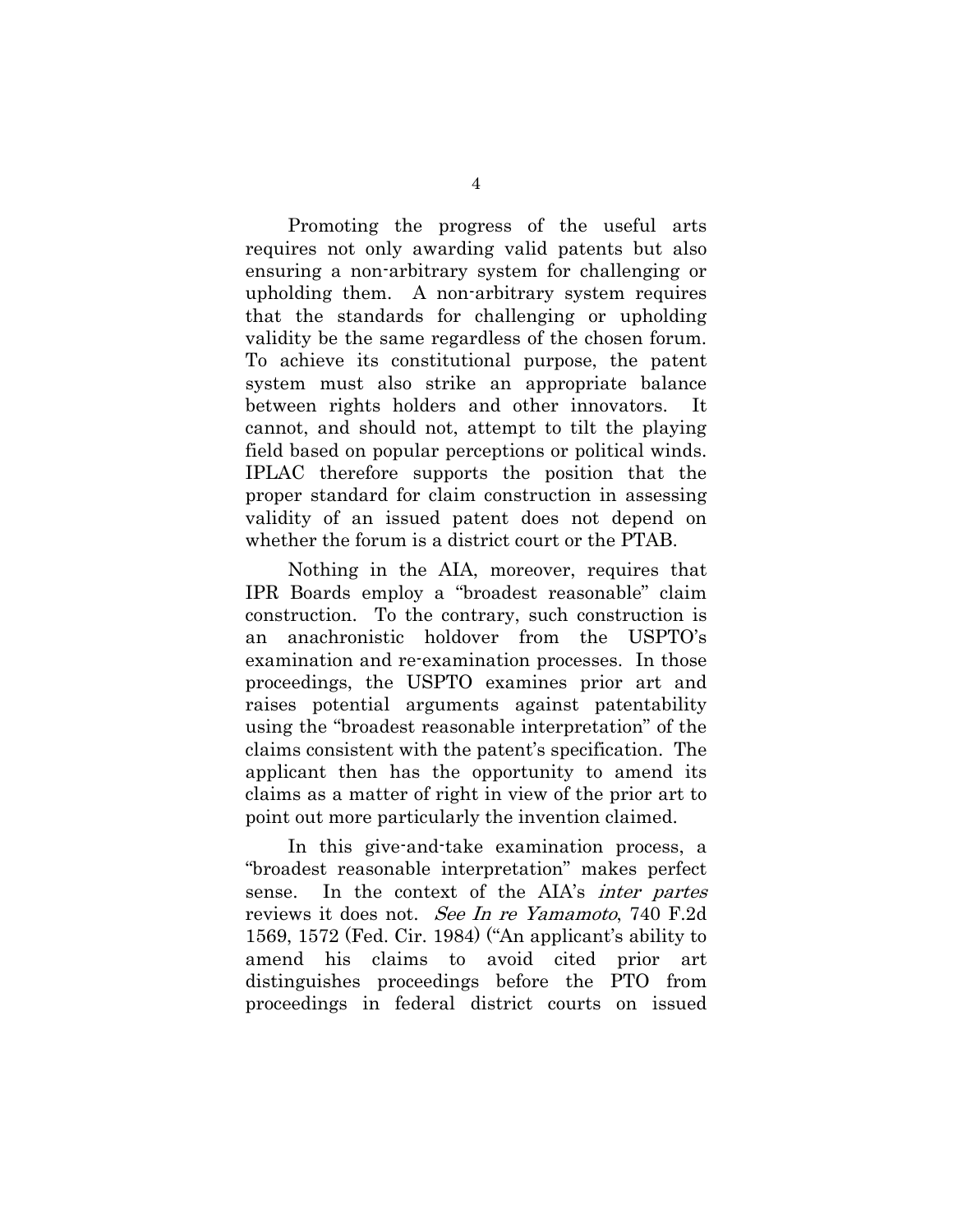patents. When an application is pending in the PTO, the applicant has the ability to correct errors in claim language and adjust the scope of claim protection as needed.") (emphasis added).

IPRs differ substantially from USPTO patent examinations and pre-AIA re-examinations. The IPR process is adversarial, not examinational. Nor is an IPR Board authorized to conduct its own prior art searches. Further, rather than providing the patent owner with the right to amend claims "as needed," the ability to amend claims is extremely limited. *Id.*; see 37 C.F.R. 42.121 (new claims limited to one-forone replacement of existing claims; burden on patentee to demonstrate patentability of claims affirmatively before amendment allowed). In practice, the ability to amend is illusory.

Thus, an IPR lacks the back-and-forth of patent prosecution or re-examination. Rather, an IPR is adversarial and adjudicatory – albeit more streamlined than district court litigation. Its exclusive central features are (1) "non-notice" (fact-specific) pleading by challengers; (2) fact-specific responsive pleading by patent owners; (3) a maximum of seven hours of cross-examination of any experts whose affidavits the parties have submitted; (4) a reply; and (5) a one hour lawyers' oral argument with no "full" record.

Fundamentally unlike patent examinations, IPRs involve only patents that have already been granted. As such, under the Constitution, the patent holder already owns a property right with established metes and bounds. Respect for that property right, without the freedom to amend that is present in examination and re-examination,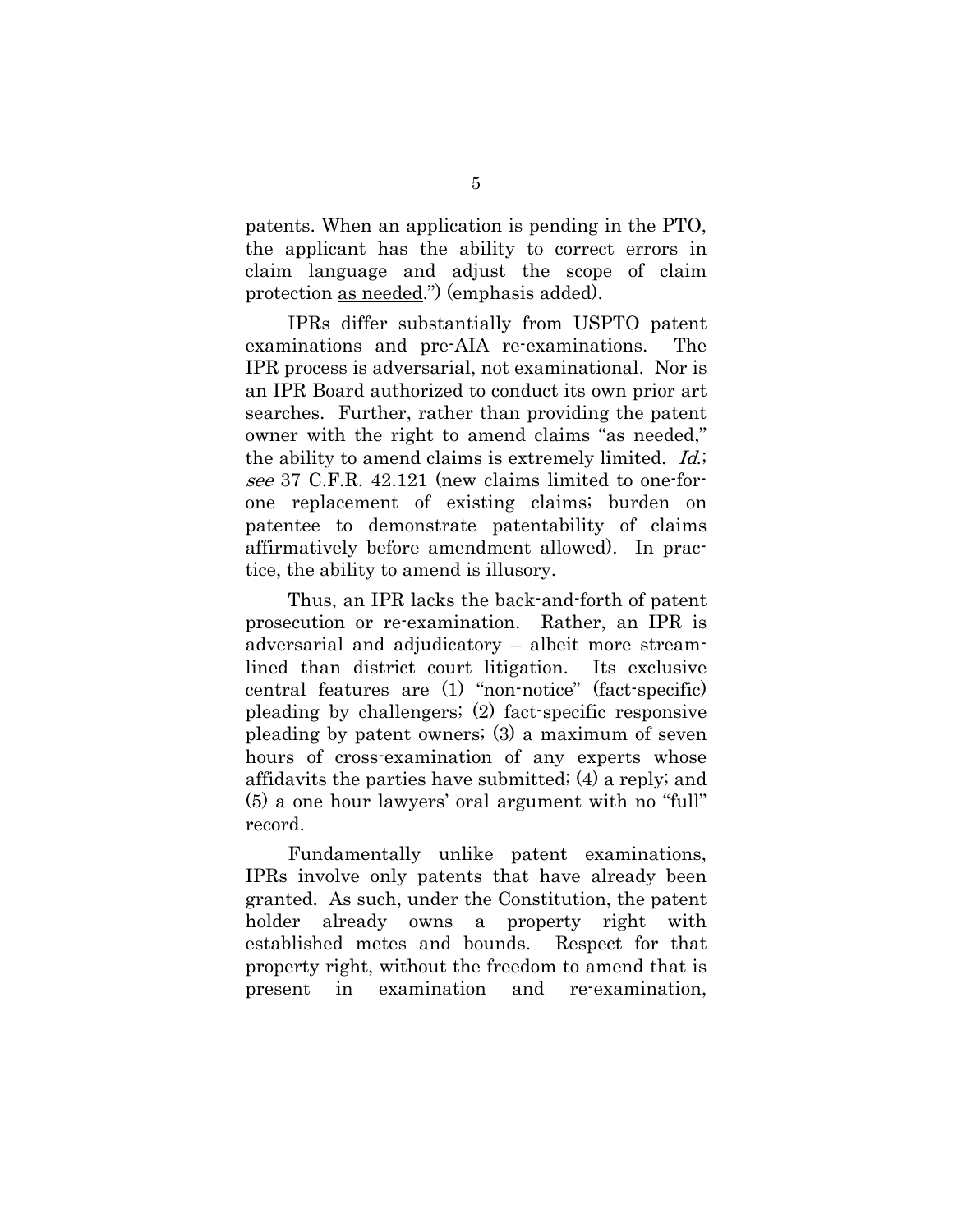demands a fundamentally different kind of review from patent examination and re-examination.

Like litigation, the AIA's IPR process is adjudicatory. In litigation, in both the district courts and on appeal, the consistent claim construction standard is "plain and ordinary meaning." See generally Sarnoff & Manzo, An Introduction to, Premises of, and Problems with Patent Claim Construction, in PATENT CLAIM CONSTRUCTION IN THE FEDERAL CIRCUIT 9 (E. Manzo ed. 2014). IPLAC therefore supports urging this Court to clarify that the litigation standard – "plain and ordinary meaning" – should apply in IPRs as well.

#### III. ARGUMENT

### A. The AIA's *Inter Partes* review process is intended to promote economic efficiency, not to invalidate patents.

The purpose of U.S. patent law is "to promote the Progress of Science and the Useful Arts … ." U.S. CONST., Art I, Sec, 8, cl. 8. The AIA is consistent with that purpose. It seeks to improve the climate for investment and industrial activity by improving the quality of patents and by reducing unnecessary litigation costs. See H. R. Rep. No. 112- 98, pt. 1, at 39-40 (2011); In re Cuozzo Speed Technologies, LLC, 793 F.3d 1268, 1285 (Fed. Cir. 2015) (Newman, J., dissenting); Changes to Implement Transitional Program for Covered Business Method Patents, 77 Fed. Reg. 7080, 7081 (Feb. 10, 2012).

By their very nature, invalid patents exclude from the marketplace competitors who merely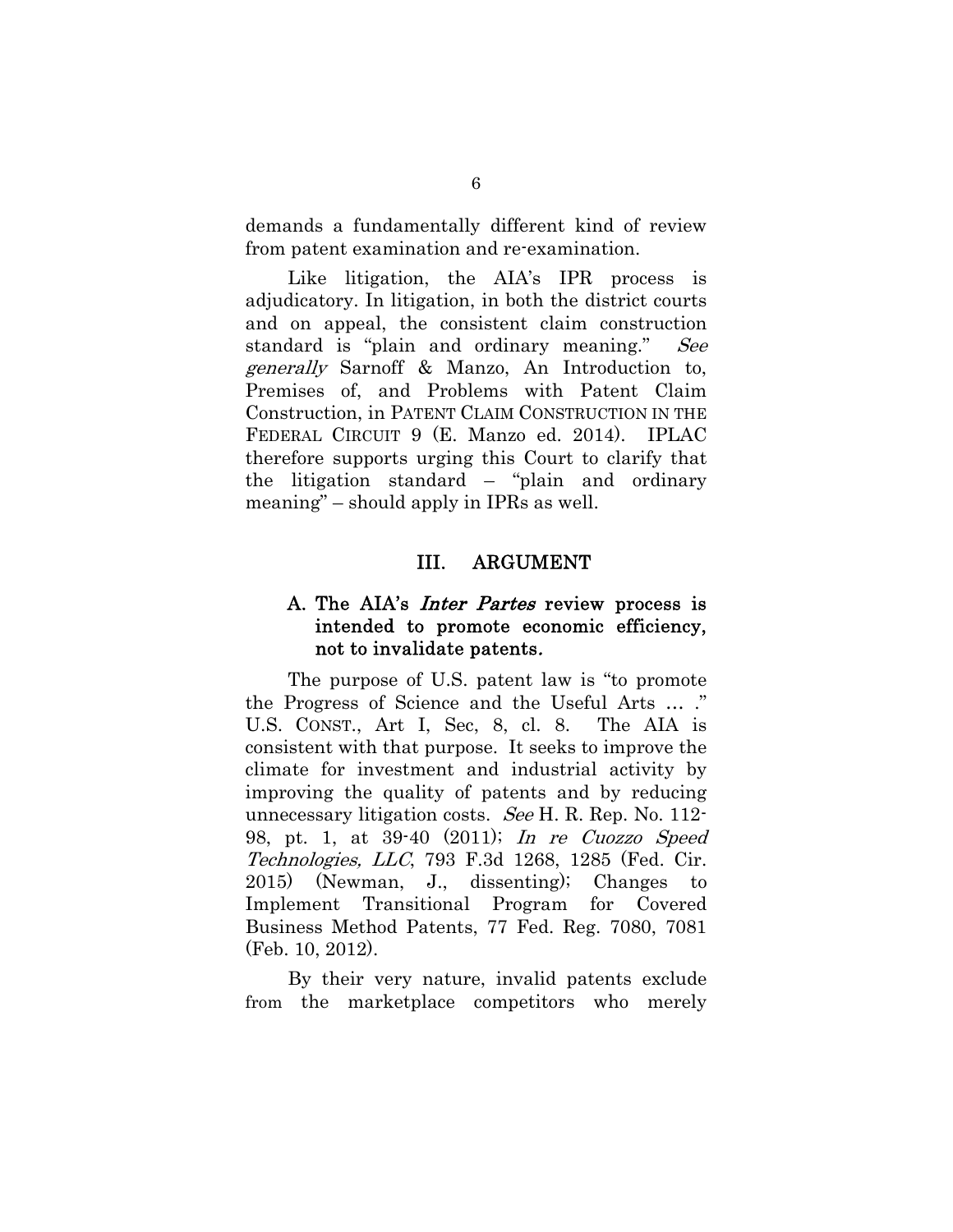practice known art or obvious improvements. Excluding such competitors impedes the progress of the useful arts by permitting "owners" of invalid patents to monopolize technologies that are already known or obvious, or to charge others monopoly prices to practice them.

At the same time, Congress concluded in enacting the AIA that the existing patent litigation system unnecessarily imposes unneeded litigation and ancillary costs. See H.R. Rep. No. 112-98, Pt. 1, at 39-40 (2011). Those unneeded costs frustrate the purpose of the Constitution's patent clause and undermine the value of the U. S. patent system.

### 1. The AIA's *inter partes* review marks a fundamental change from past procedures.

By enacting the AIA, Congress created a streamlined adjudicatory process through *inter* partes review. Central to the AIA's IPR scheme is having a reliable early indicator of a patent's quality. Thus, after a patent issues, the AIA makes available to parties that seek it an inter partes review by technology-trained, patent-savvy adjudicators. See 157 Cong. Rec. S7413 (Nov. 14, 2011) (Statement of Rep. Smith).

Under pre-existing law, a party could challenge an issued patent's validity through a different kind of inter partes re-examination. See Cert. Pet. 2-3. But that process, unlike IPR, was examinational in nature. Specifically, re-examination allowed patent examiners to search for potentially invalidating prior art. But re-examination also freely permitted amendments by the patent owner in response to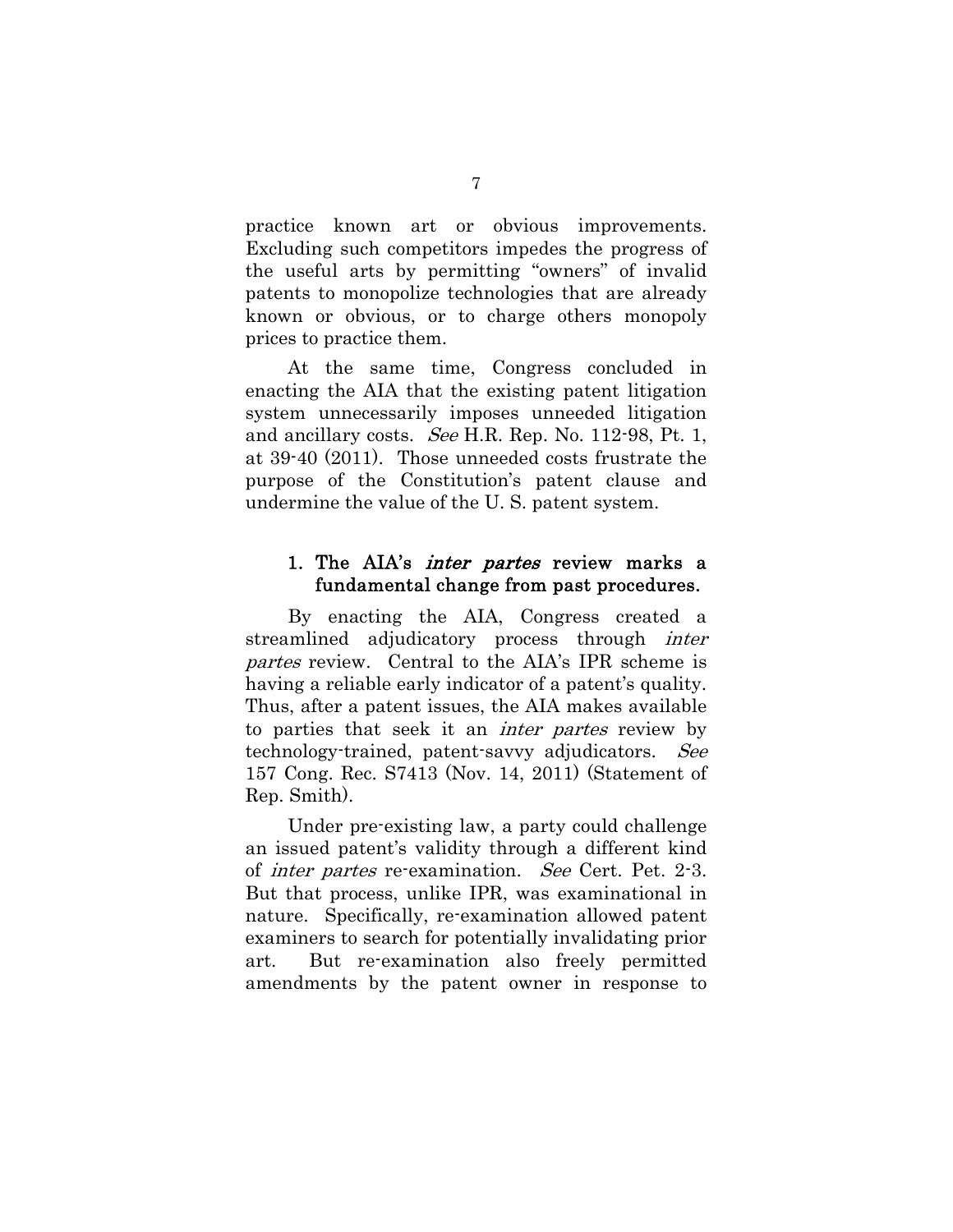challenges or adverse decisions. See 35 U.S.C. § 305 (pre-AIA) ("In any reexamination proceeding under this chapter, the patent owner will be permitted to propose any amendment to his patent and a new claim or claims thereto, in order to distinguish the invention as claimed from the prior art cited under the provisions of section 301, or in response to a decision adverse to the patentability of a claim of a patent."). IPRs do not permit that.

### 2. The Federal Circuit agrees that the AIA's inter partes review is a new procedure.

The courts agree with Congress that the new inter partes review is distinct from pre-AIA patent re-examination procedures. E.g., Nike, Inc. v. Adidas AG, No. 2014-1719, 2016 WL 537609, at \*3 (Fed. Cir. Feb. 11, 2016) ("the very nature of IPRs ... [is] distinctly different from a typical PTO examination or reexamination where a patent examiner performs a prior art search and independently conducts a patentability analysis of all claims, whether newly proposed or previously existing") (internal quotations omitted). Specifically, in contrast to inter partes reexamination, IPR is an adjudicatory proceeding.

As Petitioner explains in its opening petition brief, under the new IPR system, a person other than the patentee initiates a validity challenge by filing a petition with the PTO. (Pet. Br. at 4.) The patentee may then file a preliminary response "that sets forth reasons why no inter partes review should be instituted." 35 U.S.C. 313. Within three months after that preliminary response is due, a panel of three judges of the board decides whether to institute IPR. 35 U.S.C. 314(b); 37 C.F.R. 42.108. (Although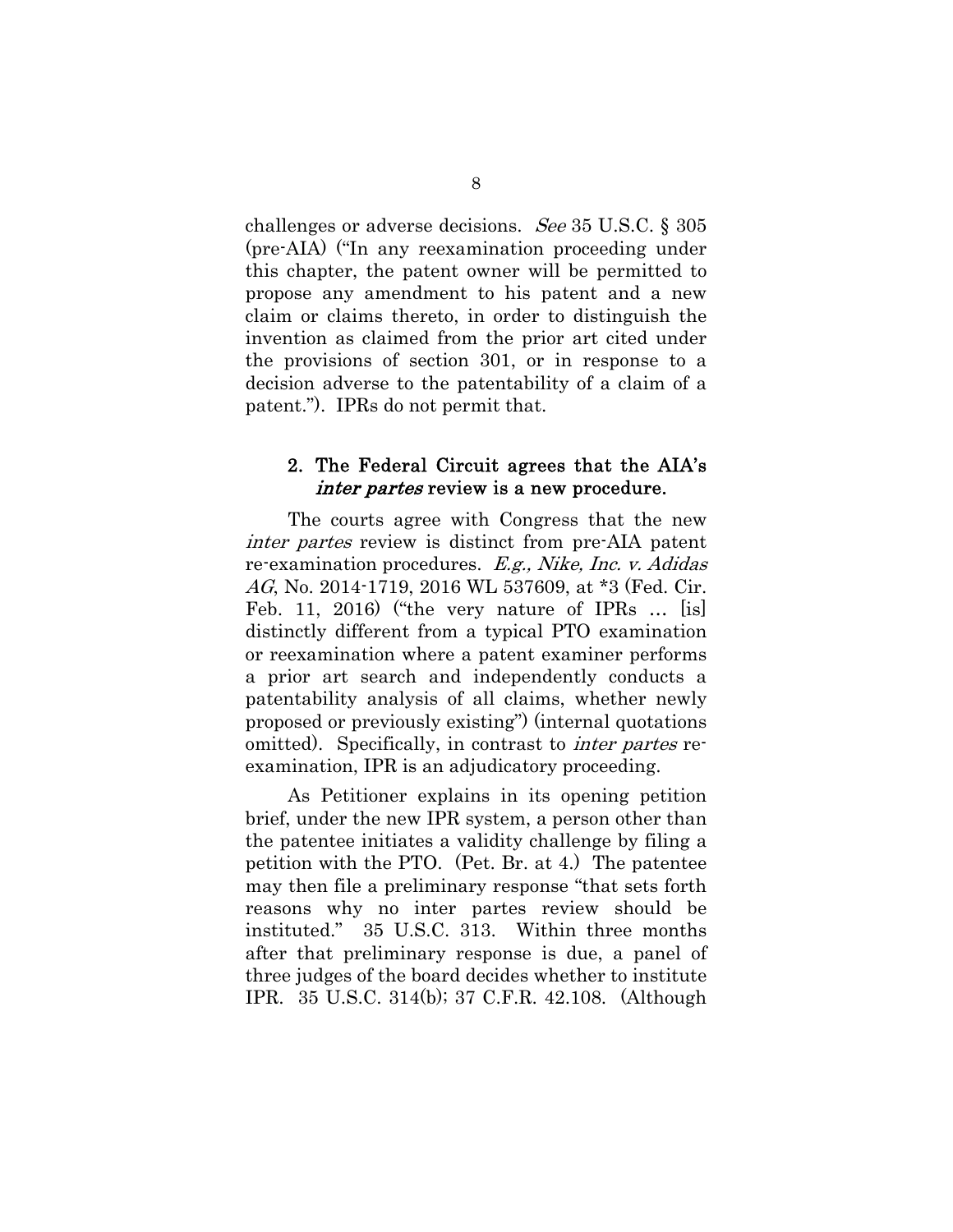the AIA actually charges the PTO director with deciding whether to institute IPR and the board with adjudicating ensuing trials, the director has delegated authority for instituting IPR to the Board, a practice the Federal Circuit recently approved. See Ethicon Endo-surgery, Inc. v. Covidien, LP, No. 2014-1771, 2016 WL 145576, at \*1 (Fed. Cir. Jan. 13, 2016. Thus, as Petitioner point out, the Board's authority over the entire IPR process lacks any internal independent check. (Pet. Br. at 4, n. 2).)

If the Board initiates the IPR, the patentee may respond with particularity to the petition and file supporting affidavits or declarations. See 35 U.S.C.  $316(a)(8)$ ; 37 C.F.R. 42.120. If the patentee responds, petitioner may conduct limited discovery, including depositions of the patentee's declarants, and may file a reply. See 35 U.S.C.  $316(a)(5)$ ,  $(13)$ ; 37 C.F.R. 42.51. Either party may request an oral hearing. See 35 U.S.C. 316(a)(10); 37 C.F.R. 42.70. A panel of at least three administrative patent judges conducts the hearing. See 35 U.S.C.  $6(c)$ ,  $316(c)$ . The proceeding excludes live witnesses and relies on the parties' paper submissions and attorney argument. See 35 U.S.C. 316(a)(10); 37 C.F.R. 42.70.

Patent examination of necessity considers patentable subject matter under Section 101. In contrast, IPR arguments are limited to Section 102 novelty and Section 103 obviousness. 35 U.S.C. 311(b). Prior art is limited to patents and printed publications. Id. The IPR process streamlines and stages discovery and, absent good cause shown, requires a final written decision within twelve months. 35 U.S.C.  $316(a)(11)$ . IPR decisions of the PTAB are directly reviewable by the U. S. Court of Appeals for the Federal Circuit. 35 U.S.C. 141(c).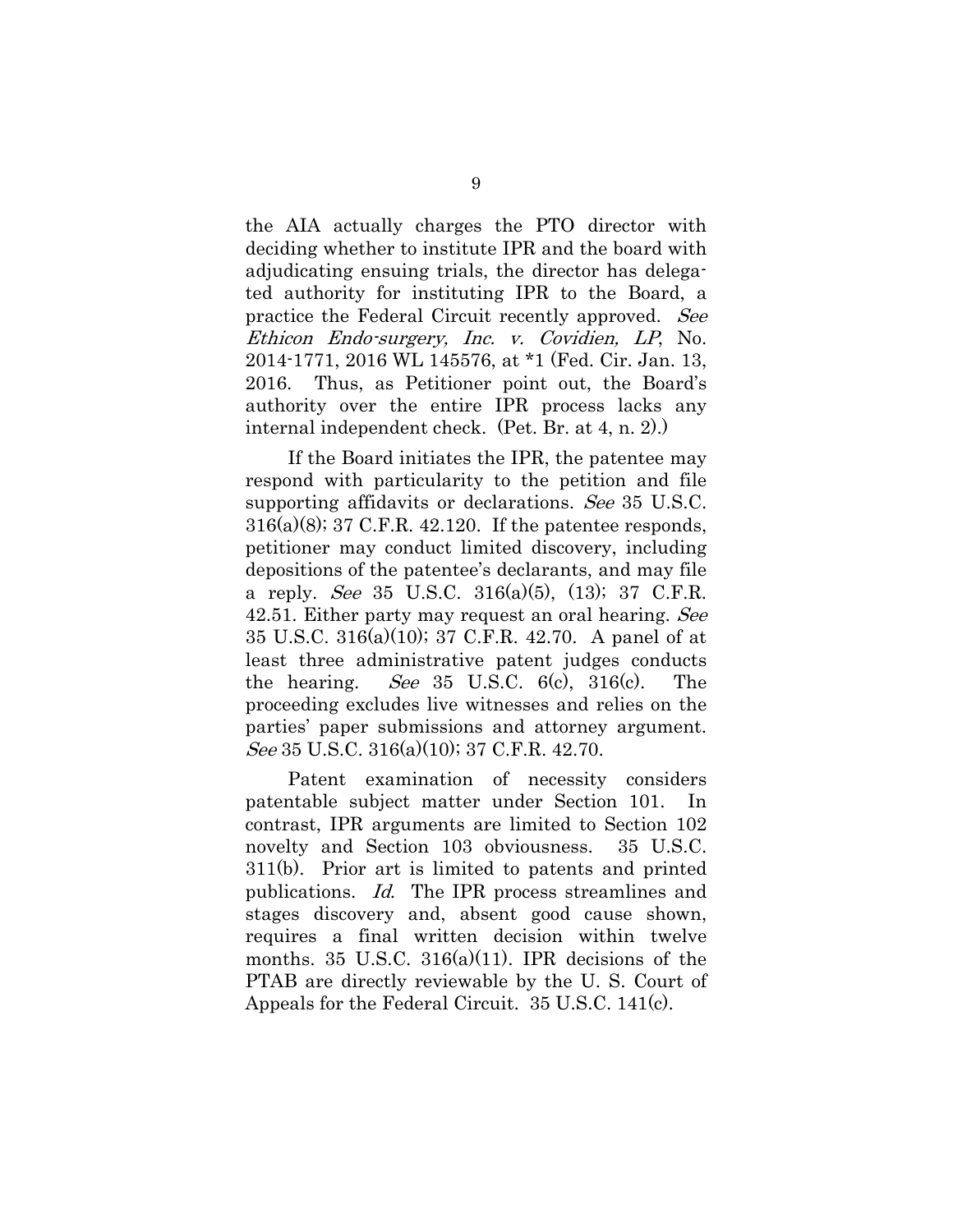In sum, to improve patent quality and to reduce litigation costs, the AIA created IPRs as "an inexpensive and speedy alternative to litigation." 157 Cong. Rec. S7413 (Nov. 14, 2011) (Statement of Rep. Smith). The process bears little, if any, resemblance to any previous proceedings within the USPTO. Cf. Belden Inc. v. Berk-Tek LLC, Nos. 2014-1574, -1576 (Fed. Cir. Nov. 5, 2015), slip. op. at 8-9 (description of process).

## B. The IPR amendment process is illusory and bears no resemblance to the freedom to amend during prosecution.

The core of the Patent Office's argument for applying the "broadest reasonable interpretation" to claim construction is that "the standard's applicability does not turn on whether a proceeding is adversarial, but on whether the language of the patent claim is still subject to amendment." Respondent's Cert. Opposition 12. But that theoretical opportunity to amend is in practice illusory.

In theory, the AIA provides applicants with one – and only one – conditional opportunity to amend the challenged claims.  $35 \text{ U.S.C. } 316\text{ (d)}(1)$  ("patent") owner may file 1 motion to amend the patent"). In reality, such motions are almost never granted. Since the AIA took effect in September 2012, parties have filed well over 4,000 IPR petitions. U.S. Patent and Trademark Office, Patent Trial and Appeal Board Statistics 1⁄31⁄2016, available at http://www.uspto.gov/sites/default/files/documents/20 16-01-31%20PTAB.pdf. In those 4,000 cases, Patent Owners have filed motions to amend 86 times.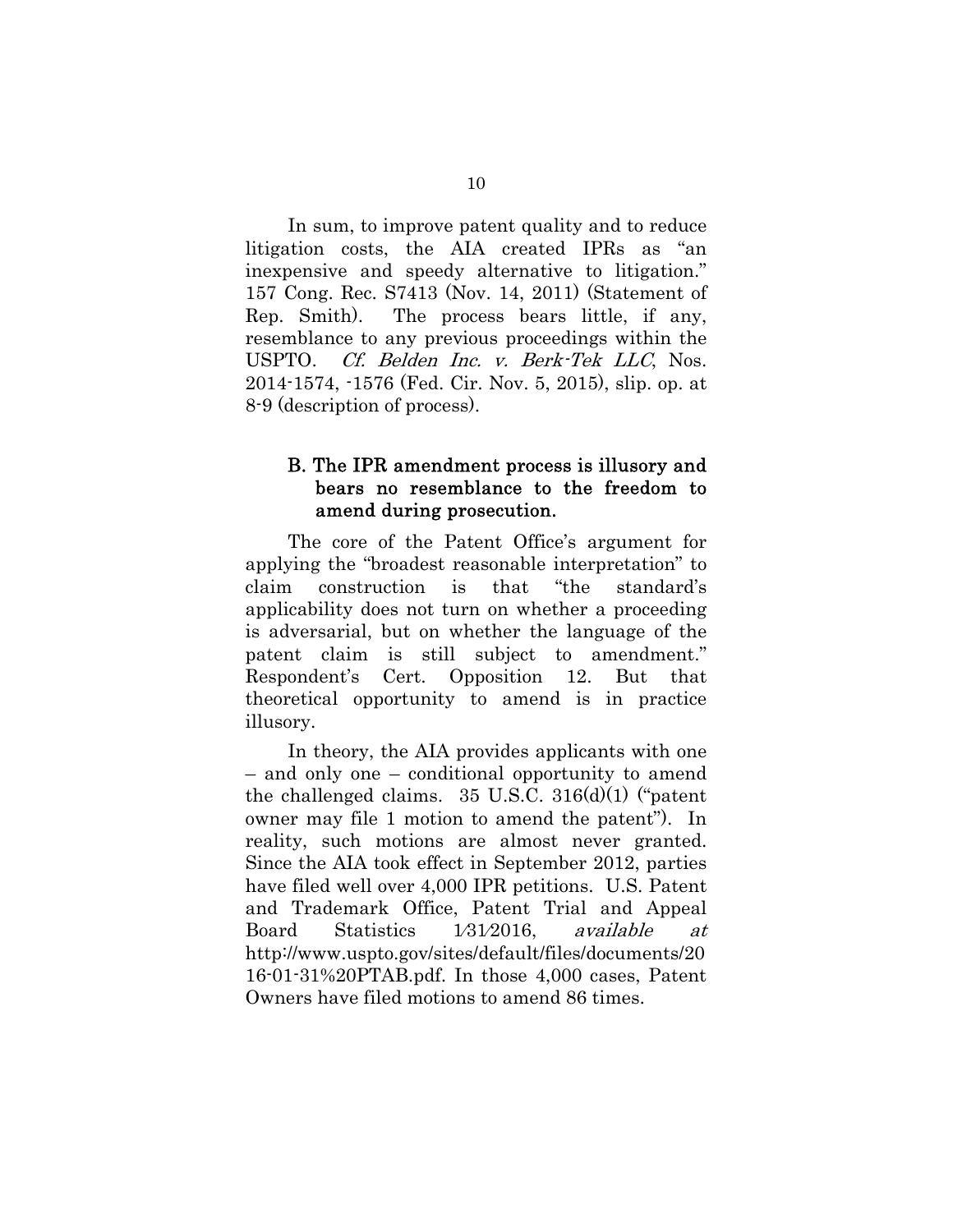As of June 30, 2015, however, the PTAB had allowed motions to amend in only five IPR proceedings. BIO Cert. Amicus Br. 11; see "PTAB Allows Motion to Amend in IPR Challenging Neste Oil Patent," MANAGING INTELLECTUAL PROPERTY, June 15, 2015, available at http://www. finnegan. com/news/newsdetail.aspx?news=d0d18aee-10e8- 4511-bfa5-3b2962da1a39. Thus, although the AIA theoretically contemplates amendments in IPR proceedings, the practical right to amend has been largely lost. *Cf. Weems v. United States*, 217 U.S. 349, 373 (1910) ("Rights declared in words might be lost in reality.")

Even if the Patent Office were to grant more amendments, the procedural hurdles confronting a patent owner would remain. Absent a showing of good cause, a patent owner could still bring only one motion to amend, and only after conferring with the Board. 37 C.F.R. 42.121(a), (c). This stands in stark contrast to the give and take of a normal examination or re-examination process. In short, the process of amending claims in an IPR bears no resemblance to the freedom to amend that exists during examination or re-examination.

Equally important, the Board has now shifted significant burdens to the patent owner. The patent owner must first "show a patentable distinction of each proposed substitute claim over the prior art." Then the patent owner must "persuade the Board that the proposed substitute claim is patentable over the prior art of record, and over prior art not of record but known to the patent owner." Idle Free Sys., Inc. v. Bergstrom, Inc., IPR2012-00027, Paper 26, at 7 (P.T.A.B. June 11, 2013). This again is vastly different from both examination and re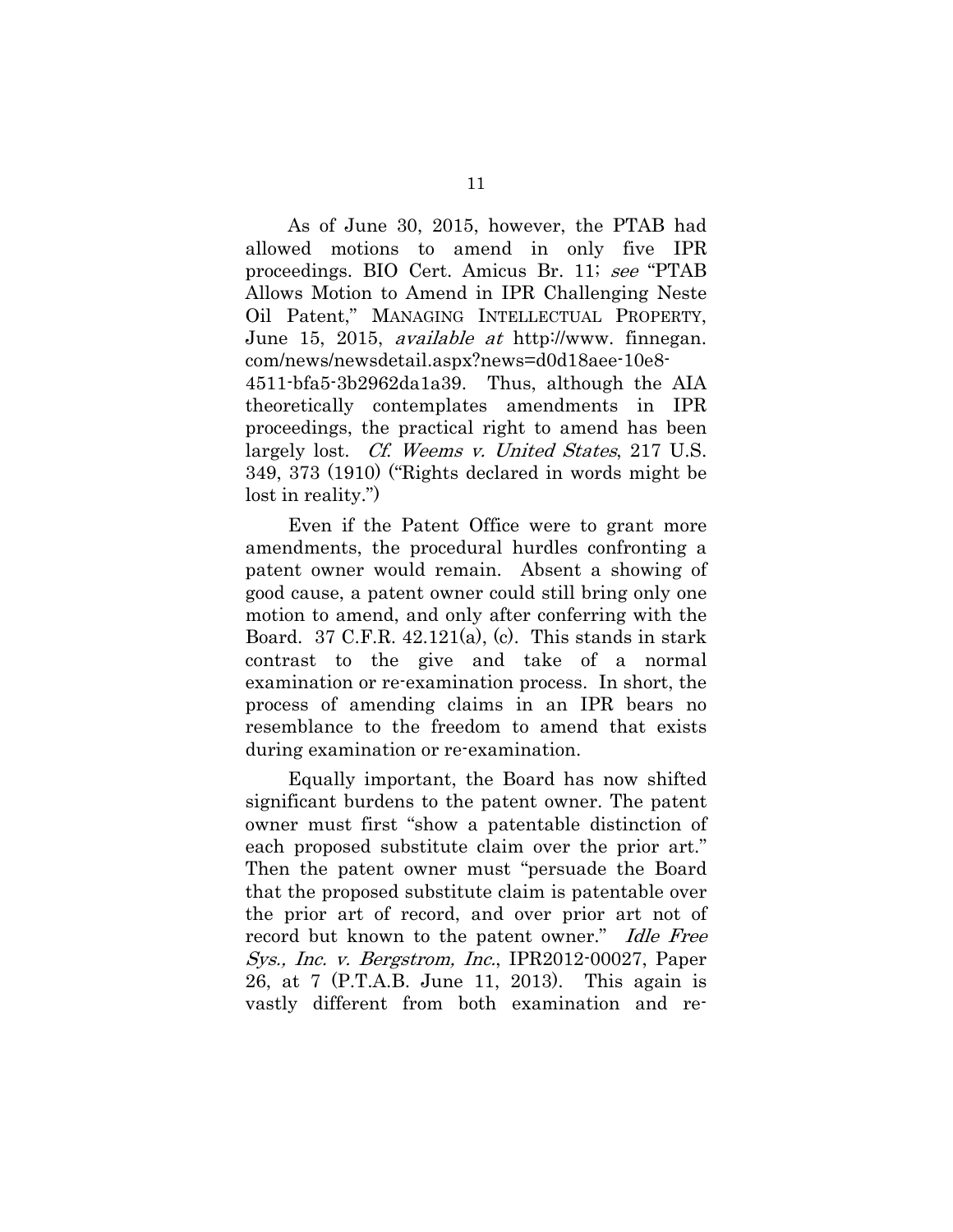examination. There, the patent owner is free to amend claims without seeking patent examiner approval, and the burden of disproving patentability lies initially with the examiner.

When considering the actual process of amending claims in and IPR, therefore, the Patent Office's proffered justification for applying the "broadest reasonable interpretation" rings hollow.

# C. The AIA's goal of economic efficiency requires a clear, single standard of PTAB judicial review.

To achieve the AIA's aims of economic efficiency and reduced litigation costs, two adjudicative bodies reviewing the same patent's validity over the same prior art should obviously reach the same result. It would manifestly frustrate the intent of Congress and the purpose of the Constitution's patent clause to do otherwise. All adjudications of patent validity therefore require a clear, single standard of review, irrespective of the reviewing body.

As with patent infringement, the prerequisite for determining patent validity is claim construction. Markman v. Westview Instruments, Inc., 52 F.3d 967, 996 n. 7 (Fed. Cir. 1995) (Mayer, J., concurring) ("A claim must be construed before determining its validity just as it is first construed before deciding infringement"), aff'd, 517 U.S. 370 (1996); see generally Sarnoff & Manzo, An Introduction to, Premises of, and Problems With Patent Claim Construction, in PATENT CLAIM CONSTRUCTION IN THE FEDERAL CIRCUIT 9 (E. Manzo ed. 2014) ("Patent claims ... should be construed from an objective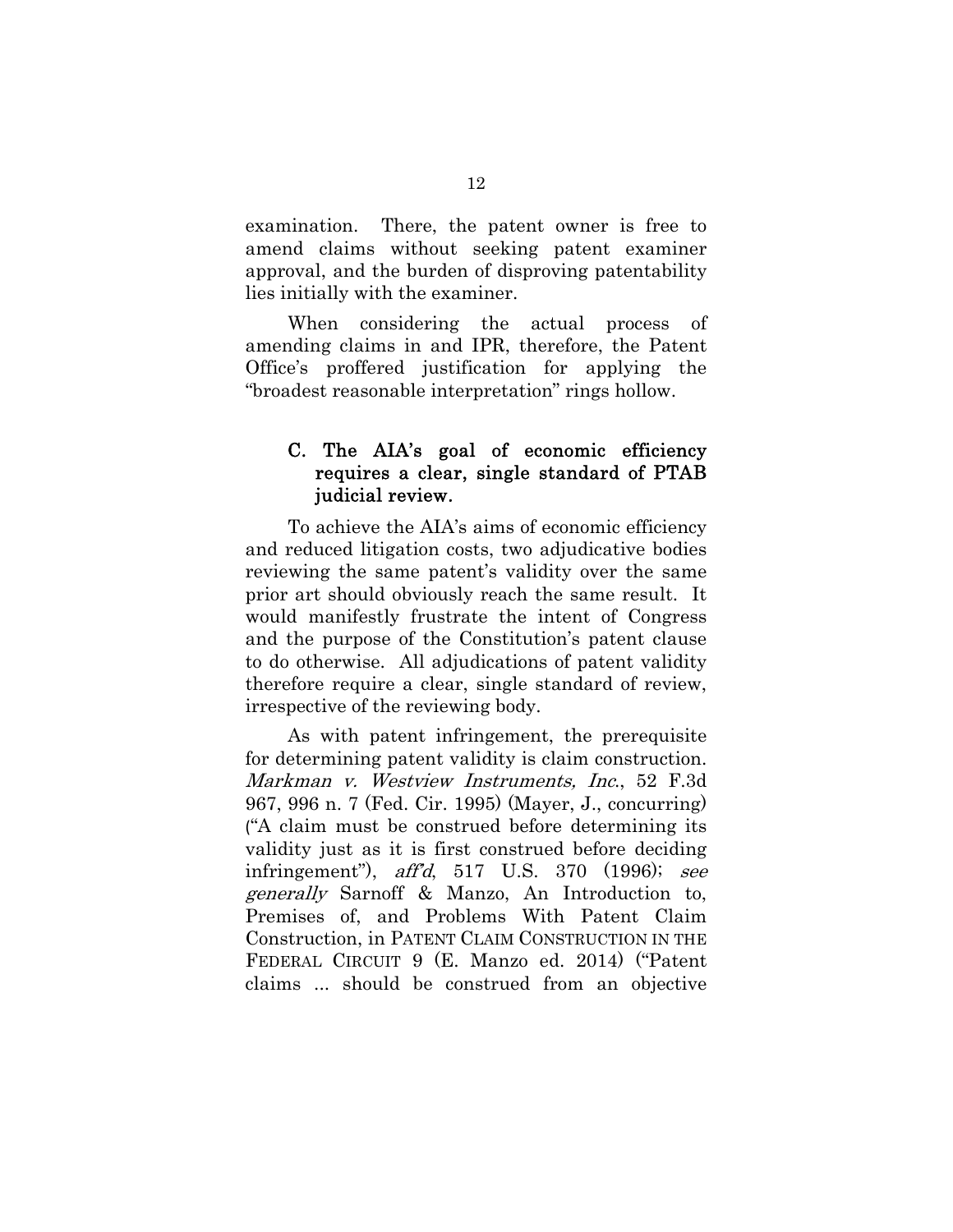perspective of a [skilled artisan], based on what the applicant actually claimed, disclosed, and stated during the application process.") A patent's claims determine its metes and bounds and therefore what distinguishes it from the prior art. This establishes novelty; that is, what makes the patent neither anticipated under Section 102 nor obvious under Section 103.

Yet without definitive guidance from the Congress or this Court, the PTAB has been construing patent claims in IPRs under the standard PTO examiners have used in examining patents before they issue. See, e.g., In Re Prater, 415 F.2d 1393, 1405 (Ct. Cust. App. 1969) ("[C]laims yet unpatented are to be given the broadest reasonable interpretation consistent with the specification during the examination of a patent application since the applicant may then amend his claims, the thought being to reduce the possibility that, after the patent is granted, the claims may be interpreted as giving broader coverage than is justified."); In re Buszard, 504 F.3d 1364, 1366‒67 (Fed. Cir. 2007) ("[T]he patent examiner and the applicant, in the give and take of rejection and response, work toward defining the metes and bounds of the invention to be patented."); In re Zletz, 893 F.2d 319, 322 (Fed. Cir. 1989) ("During patent prosecution is when claims can be amended, ambiguities should be recognized, scope and breadth of language explored, and clarification imposed."); see generally U.S. Patent and Trademark Office, Manual of Patent Examining Procedure (9th ed., Mar. 2014) § 2111 (requiring application of the "broadest reasonable interpretation" to pending claims).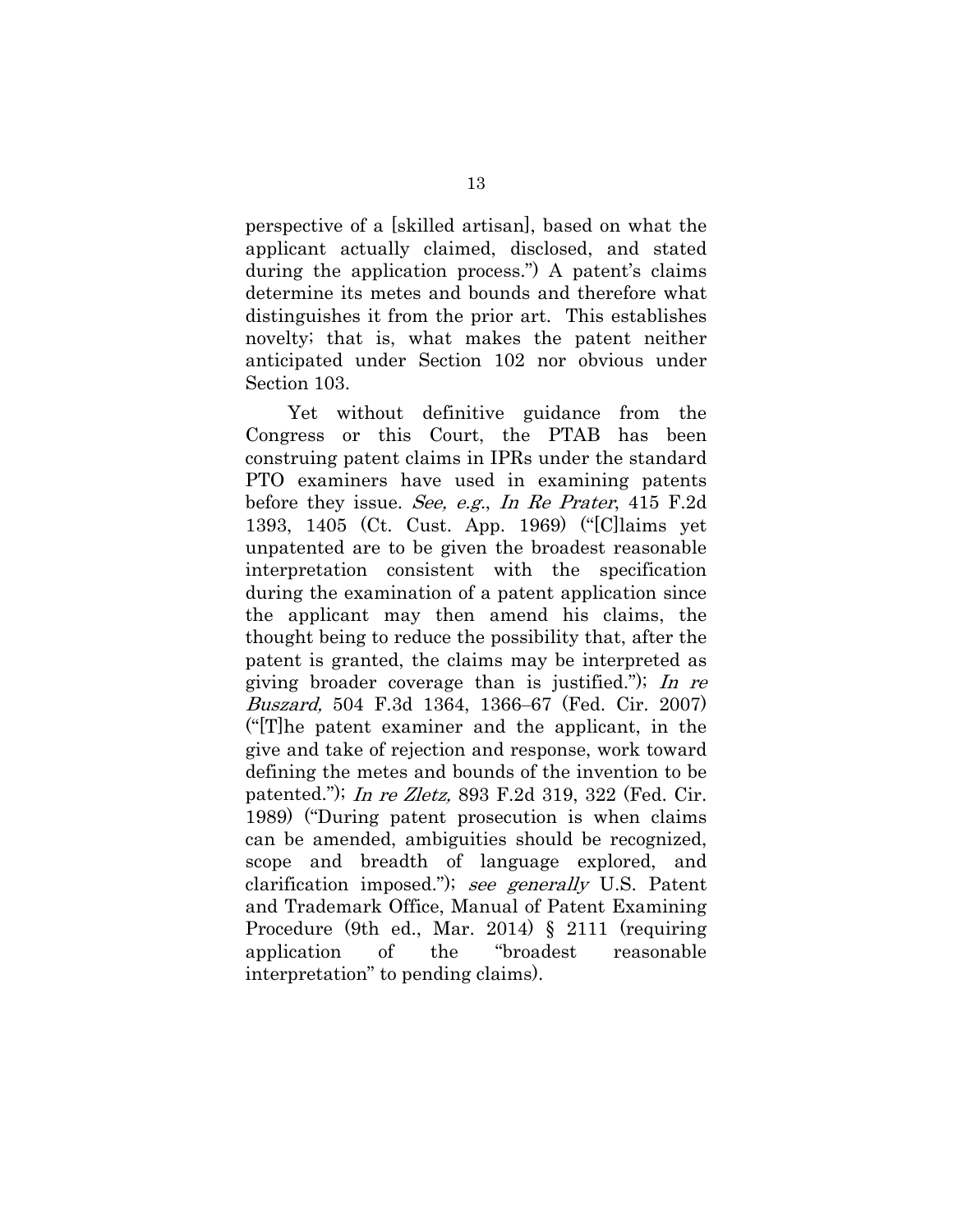But district courts are bound by this Court's and the Federal Circuit's case decisions to give claims their "plain and ordinary meaning." *Phillips*, 415 F.3d at 1312. The difference between the two is believed to be one reason for the alarmingly high rate of IPR claims cancellation to date. According to Petitioner, as high as 85% of all IPRs result in cancelling at least one claim. Pet. Br. in Support of Certiorari (I).

At best, the application of two different standards invites confusion and forum shopping. Because the IPR board is a surrogate for the district court, the two standards should be the same.

D. This Court should require the PTAB to employ the same claim construction standard as this Court and the Federal Circuit – "plain and ordinary meaning" – in all IPR proceedings.

#### 1. IPRs are surrogates for litigation.

Congress could not be clearer that the IPR process should be a cost-effective surrogate for litigation. In re Cuozzo Speed Technologies, 793 F.3d at 1285 (Newman, J., dissenting). Both administrative adjudication under the AIA and district court adjudication are reviewable by the United States Court of Appeals for Federal Circuit. Although factual determinations underpinning the district court's claim construction may be entitled to deference, Teva Pharm. USA, Inc. v. Sandoz, Inc., 574 U.S. \_\_\_, 135 S. Ct. 831, 836 (2015), the Federal Circuit reviews all legal aspects of the claim construction de novo. That de novo review, as does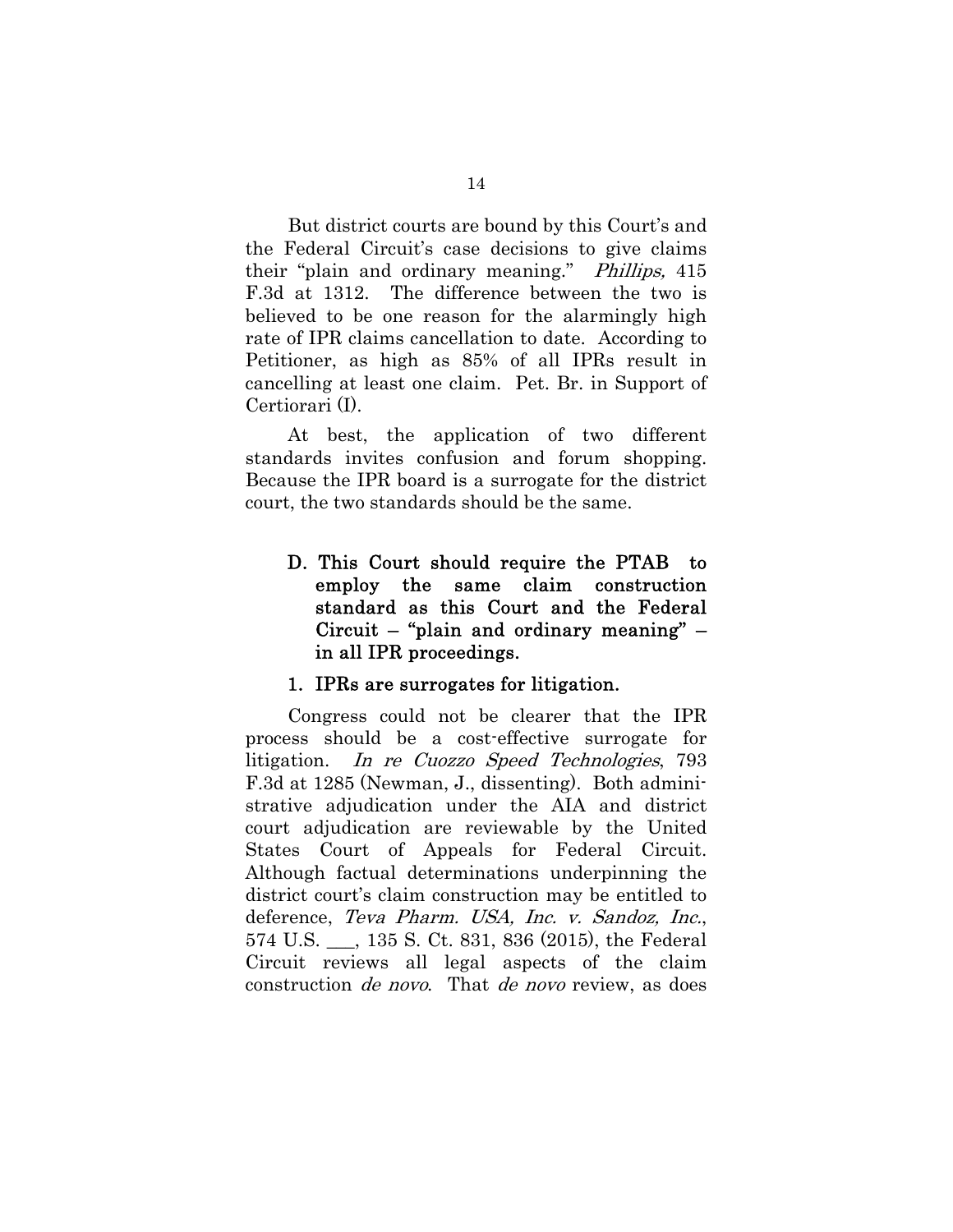the district court's construction, requires giving the claims their plain and ordinary meaning. Phillips, 415 F.3d at 1312; Markman v. Westview Instruments, Inc., 517 U.S. 370 (1996).

A valid patent must "distinctly claim" the inventor's invention. 35 U.S.C. § 112(b). A proper claim construction is therefore an essential element of promoting the progress of the useful arts. Specifically, a proper claim construction is central not only to an infringement analysis but also to a patent's validity. Nautilus, Inc. v. Biosig Instruments, Inc., 572 U. S. \_\_\_\_, 134 S.Ct. 2120, 2128 (2014) (citing Sarnoff & Manzo, supra). While the former determines the scope of the patent holder's right to exclude, the latter determines the right to exclude at all.

## 2. Applying differing standards in differenet forums would be incoherent.

Applying differing standards to a claim construction reached under an IPR from one reached by a district court would be incoherent. In and of itself, that would mean that the patent challenger's choice of forum  $-i.e.,$  whether to file IPR petition or a federal lawsuit – could be dispositive, up to and including the Federal Circuit level. More important, it would unacceptably permit differing tribunals, both created by Congress, to reach differing results on the same evidence. In re Cuozzo Speed Technologies, LLC, 793 F.3d at 1285 (Newman, J., dissenting).

Consistent with the language and intent of the AIA, a coherent approach would be to apply the same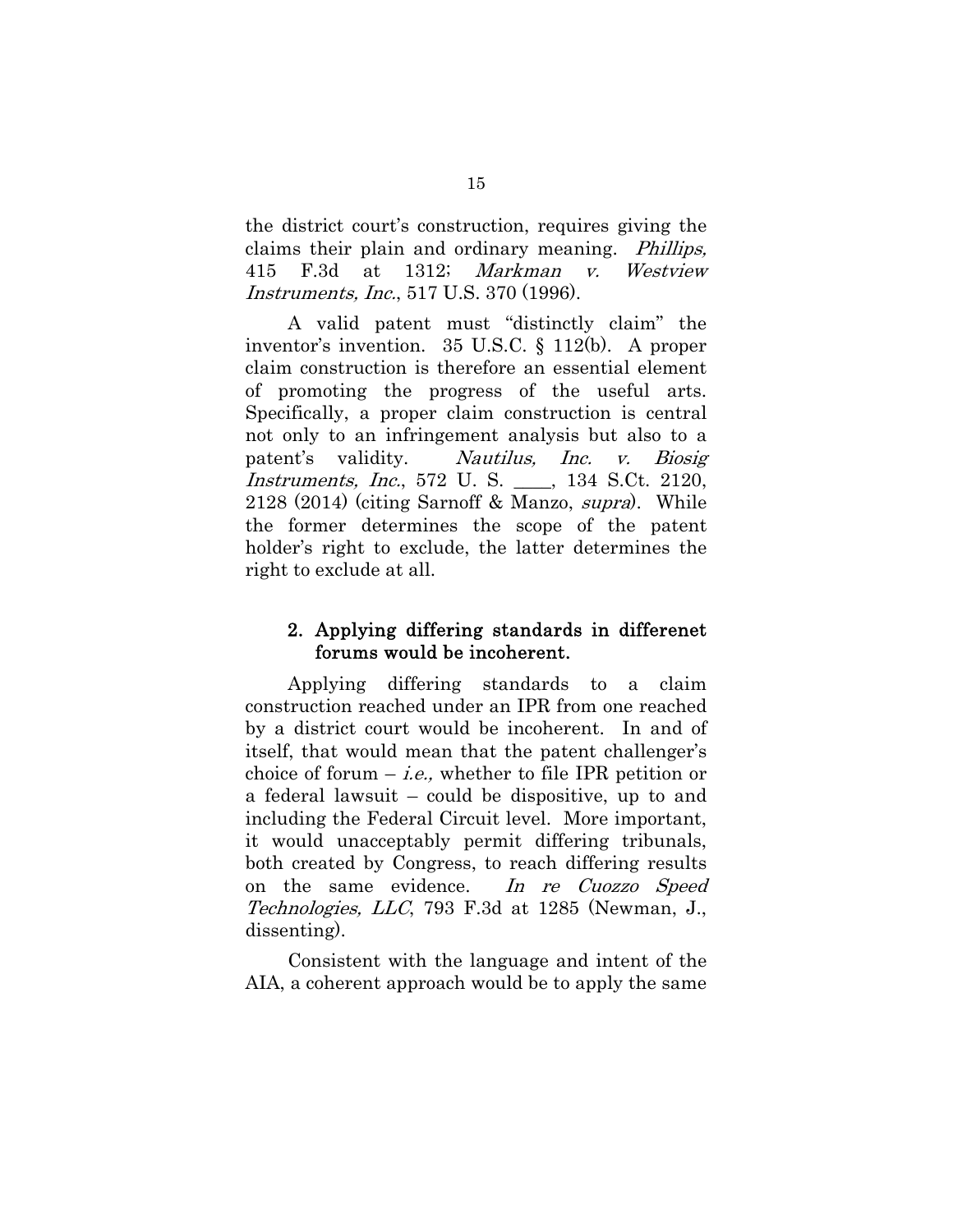claim construction standard with which district courts and the Federal Circuit are already familiar. That standard is the "plain and ordinary meaning" of the claim language to one of ordinary skill in the art. Phillips, 415 F.3d at 1312. That standard is particularly appropriate under the AIA because of the limited opportunity, described above, for claim amendment. As the majority below itself recognized in both its original and amended opinions, even the USPTO does not employ the "broadest reasonable interpretation" when re-examining the claims of an expired patent – precisely because there the patentee is unable to amend the claims. In re Cuozzo, 793 F.3d at 1276 n.6 (citing In re Rambus, Inc., 753 F.3d 1253, 1256 (Fed. Cir. 2014)).

### 3. Nothing in the AIA requires a different standard.

Nothing in the AIA, moreover, requires the IPR Board to employ the "broadest reasonable interpretation" for claim construction. To the contrary, a simple panel majority of two judges below decided that Congress "impliedly approved" the rule merely by creating the new IPR proceedings. *Id.* at 1277.

As this Court has long recognized, however, "Congress' silence is just that  $-$  silence." Cmty. For Creative Non-Violence v. Reid, 490 U.S. 730, 749 (1989). Here, the purpose of Congress was to create a streamlined alternative to district court litigation. As with district court litigation, the process is adjudicative, reviewable by the Federal Circuit. If the goal is to reach the same result on claim constructions, then the standard should be the same.